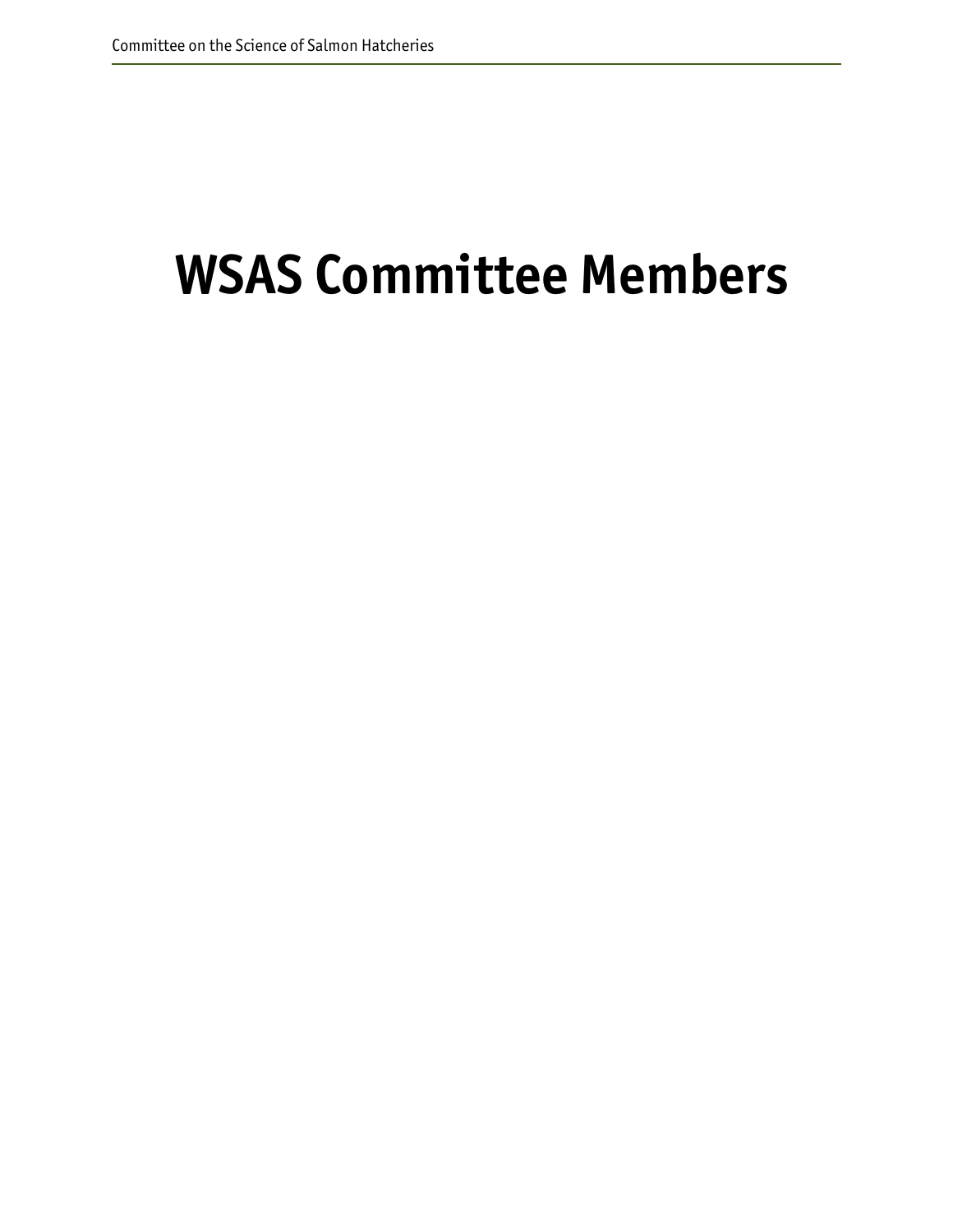## WASHINGTON STATE ACADEMY OF SCIENCES Committee Members, the Science of Salmon Hatcheries

## **Larry Dalton, Committee Chair**

 B. Seymour Rabinovitch Endowed Chair in Chemistry and George B. Kauffman Professor Emeritus | University of Washington

Larry Dalton has served on the faculties of Vanderbilt, SUNY, USC, and the University of Washington. At UW, he served as the founding Director of the National Science Foundation Science & Technology Center on Information Technology Research. His awards at UW include the 2003 American Chemical Society Award in the Chemistry of Materials, the 2011 Linus Pauling Medal of the American Chemical Society, the 2006 Institute of Electrical and Electronics Engineers William Streifer Scientific Achievement Award, the QEM (Quality Education for Minorities) /MSE (Mathematics, Science, and Engineering) Network 2005 Giants in Science Award, and a Helmholtz International Award (2015). He is a Fellow of the American Chemical Society, the Materials Research Society, the Optical Society of America, the International Society for Optics and Photonics, and the American Association for the Advancement of Science. Dr. Dalton is a Senior Member of the Institute of Electrical and Electronics Engineers. He obtained a B.S. in 1965 and a M.S. from 1966 from the Honors College of Michigan State University. He then obtained a Ph.D. from Harvard University in 1971 with Professor Alvin Kwiram.

## **Barry Barejikian\***

Program Manager & Manchester Station Chief | Northwest Fisheries Science Center (NOAA)

Barry Berejikian leads the Behavioral Ecology Team at the Northwest Fisheries Science Center. He joined the Northwest Fisheries Science Center in 1995 and began work on several projects aimed at quantifying the effects of artificial propagation of salmon and steelhead on natural populations. In 2004, the Behavioral Ecology Team initiated the first studies on the benefits and risks of stock enhancement for marine species in Puget Sound. In 2010, the team began applying behavioral studies of larval sablefish to improve the efficiency and success of marine aquaculture. Dr. Berejikian served on the Northwest Fisheries Science Centers Research Council from 2007 to 2012. He received a B.S. degree in Environmental and Systematic Biology from California Polytechnic State University, San Luis Obispo in 1990, and his M.S. degree (1992) and Ph.D. degree (1995) in Fisheries from the University of Washington.

## **Joe Cook**

Associate Professor of Economic Sciences | Washington State University

Joe Cook's research focus is primarily on water and sanitation policy in low-income countries, water resources economics and policy, and nonmarket valuation. His research has appeared in publications such as the Journal of the Association of Environmental and Resource Economists, Environmental and Resource Economics , Water Resources Research, the Journal of Policy Analysis and Management, and World Development. He has conducted 13 household surveys in six countries and is an active member of the SIDA-funded capacity-building Environment for Development network. Consulting assignments have included work for the U.S. Millennium Challenge Corporation, the Asian Development Bank, the Hopi Tribe, and the Washington State legislature. He has a M.S. and Ph.D. from the University of North Carolina and a B.S. from Cornell University.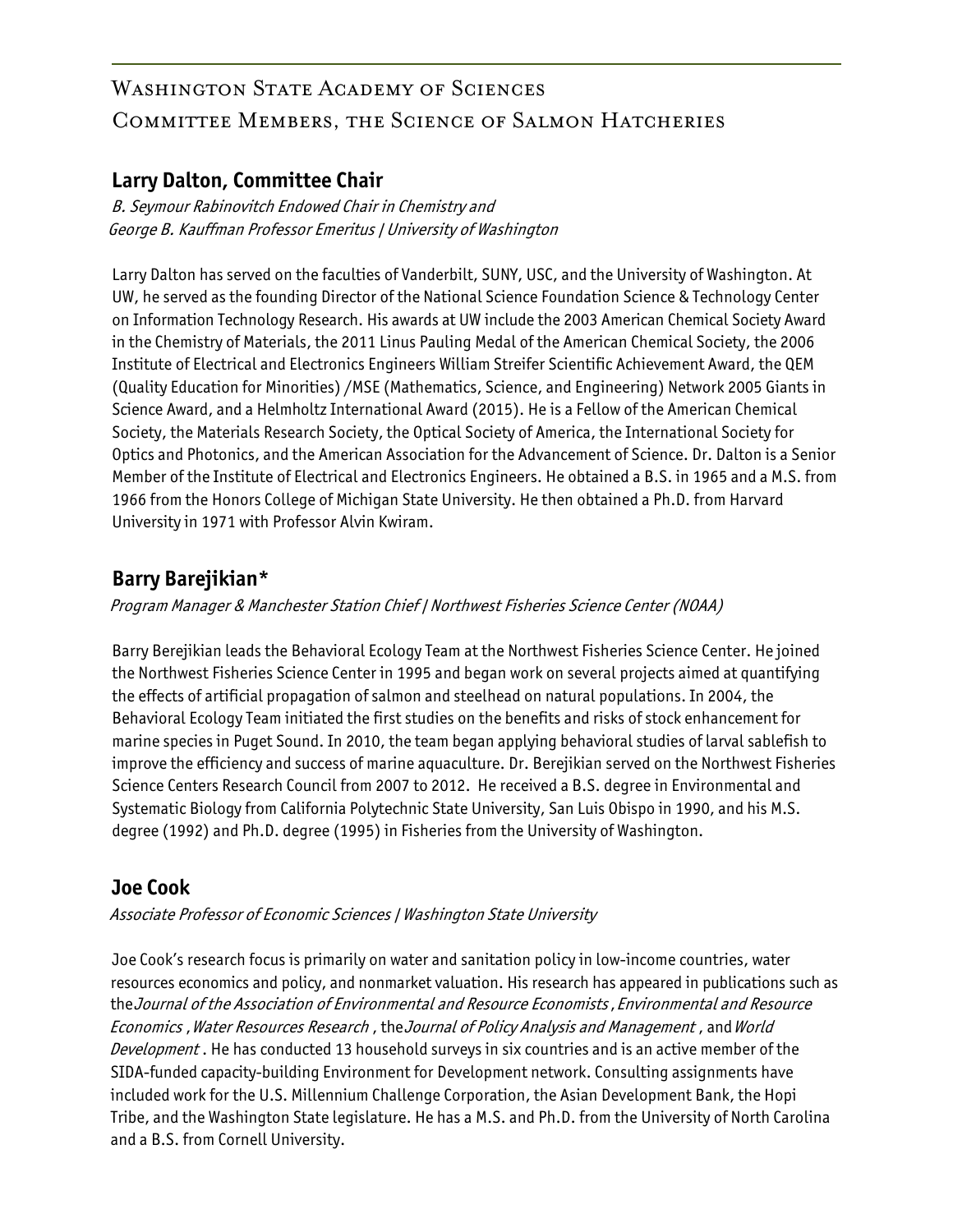## **Mike Ford**

Director of the Conservation Biology Division | Northwest Fisheries Science Center (NOAA)

Mike Ford joined Northwest Fisheries Science Center in 1995 and has been Director of the Conservation Biology Division since 2003. At the Northwest Fisheries Science Center, he focused initially on using molecular methods to study local adaptation in salmon, before focusing for many years on research to study interactions between hatchery and wild salmon. Dr. Ford has led and participated on multiple Endangered Species Act status review teams for salmon and whales; he has been involved with various aspects of recovery planning for salmon and southern resident killer whales. He received his B.S. from Stanford University and his Ph.D. in population genetics from Cornell University.

## **Shawn Narum**

#### Lead Geneticist | Columbia River Inter-Tribal Fish Commission

Shawn Narum leads a research group focused on population and ecological genomics of salmonids and other native fish species of the Pacific Northwest. His research includes studies on genetic effects of hatchery practices, genetic tagging and monitoring of fisheries, and genetic adaptation to local environments. Much of his research is facilitated by recent advances in molecular technology including SNP genotyping and next-generation sequencing equipment in the Hagerman Genetics Laboratory at the Columbia River Inter-Tribal Fish Commission. He obtained a B.S. in Fishery Biology from Colorado State University, a M.S. in Marine Science from the University of San Diego, and a Ph.D. in Natural Resources from the University of Idaho.

## **Thomas Quinn**

Professor of Aquatic Fisheries and Sciences | University of Washington

Thomas Quinn is a leading authority on the behavior, ecology, evolution, and conservation of salmon and trout. For decades, he has served as one of the principal researchers for the UW Alaska Salmon Program, where his research has helped to reveal many of the patterns and processes in the behavior and ecology of salmonids. He has used a wide variety of laboratory, field, and analytical approaches to study salmon migration, homing, reproduction, and other themes, including work on all species, and in stream, lake, and marine habitats. In Washington, he has studied the re-colonization of rivers by salmon after dam removal or modification, interactions between wild and hatchery-produced fish, and the movements of salmon and trout in Puget Sound.

## **Robin Waples**

#### Senior Scientist | Northwest Fisheries Science Center (NOAA)

Robin Waples' early research involved taxonomy and population genetics of tropical and temperate marine fishes, but after joining the Northwest Fisheries Science Center he has worked primarily with salmon. Before assuming the role of senior scientist at the end of 2000, Robin led the Conservation Biology Division and its precursors for a decade. During this time the Conservation Biology Division staff conducted a series of comprehensive reviews of the status of Pacific salmonids under the federal Endangered Species Act. From 1999-2003 he was the Center's scientific lead for salmon recovery planning, and during 2003 and 2004 he was a visiting scientist at university laboratories in France and the U.S. Dr. Waples has a B.A. in American Studies from Yale University and a Ph.D. in Marine Biology from Scripps Institution of Oceanography.